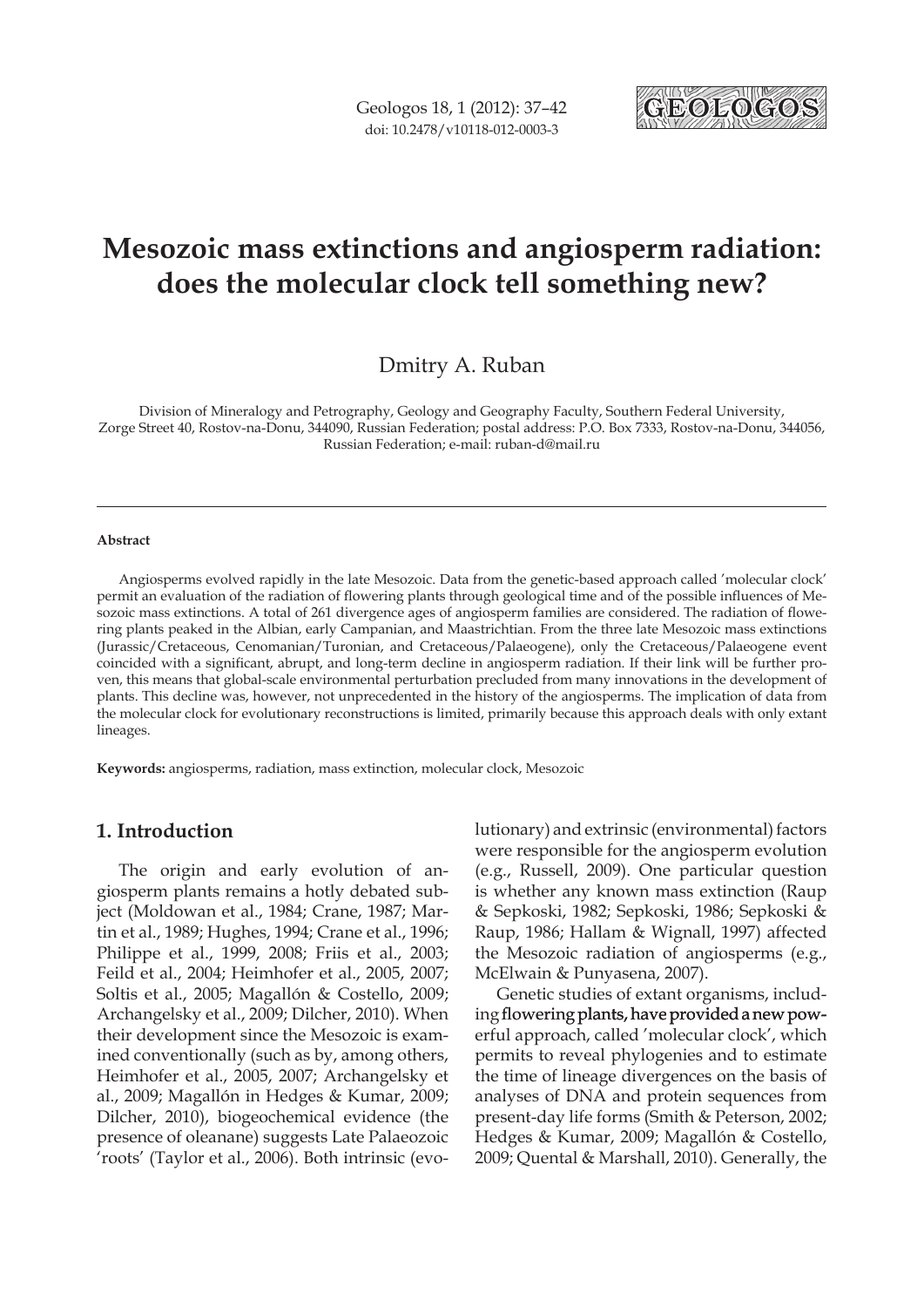molecular-clock approach is a combination of biochemical (including genetic) and statistical state-of-the-art techniques, which are focused on possibly neutral mutations occurring stochastically (at least, this is supposed to be so). The recent synthetic volume edited by Hedges & Kumar (2009) is among the most 'fresh' and extensive sources of data obtained with the above-mentioned approach. In the present viewpoint, I want to discuss whether these data are important for answering the above question about influences of the Mesozoic mass extinctions on the angiosperm evolution. It should be emphasized here, however, that this is not an attempt to promote the genetic-based approach in fossil diversity studies as better than the classical approach, or to present an alternative description of the early angiosperm evolution. The objective of the present contribution is just to find out whether the usage of molecular-clock data can be useful for specialists studying critical transitions in the history of plants in a 'classical' way.

### **2. Material and method**

Results of the molecular-clock analyses of angiosperms have recently been summarized by Hedges & Kumar (2009). Particularly, they summarize the available data on magnoliids (Forest & Chase, in Hedges & Kumar, 2009: table 1, p. 168), eudicots (Forest & Chase, in Hedges & Kumar, 2009: table 1, pp. 172–173), asterids (Bremer, in Hedges & Kumar, 2009: table 1, p. 181), eurosids (Forest & Chase, in Hedges & Kumar, 2009: table 1, p. 191 and table 1, p. 199), and monocots (Anderson & Janβen, in Hedges & Kumar, 2009: table 1, p. 207). Hedges & Kumar (2009) report a total of 261 divergences at the taxonomic level of families, together with their absolute ages. These data are used for the purpose of the present study. The molecular clock permits to trace divergences of angiosperm extant families back to the Jurassic. I here deal with the time interval of 150–60 Ma in order to embrace the first divergences of angiosperms in the Tithonian and to record the consequences of the end-Cretaceous ecosystem collapse in the early Palaeocene.

The original data presented by Hedges and Kumar (2009) have a moderate resolution, and the divergences are dated with an accuracy of 1 Ma. It therefore appears logical to quantify the number of divergences per interval of 1 Ma within the 150–60 Ma interval. The resulting graph then reflects changes in the radiation of ancestors of modern angiosperms with the maximum possible resolution permitted by the available data. These changes are subsequently compared with the available knowledge on mass extinctions. Three mass extinctions are known to have occurred during the 150–60 Ma time interval, namely the Jurassic/Cretaceous, Cenomanian/Turonian, and Cretaceous/Palaeogene mass extinctions. Only the last of these three can be judged as a major event (Raup & Sepkoski, 1982; Hallam & Wignall, 1997; Courtillot, 2007; Alvarez, 2008), whereas the two earlier mass extinctions were minor events with a somewhat questionable spatial extent and strength (Hallam, 1986; Hallam & Wignall, 1997; Harries & Little, 1999; Smith, 2001; Smith et al., 2001).

The above-mentioned comparison aims at answering two important questions: (1) were these mass extinctions associated with any prominent changes in the radiation of angiosperms, and, if so, (2) what were the links? Two alternative hypotheses can be imagined: if mass extinctions affected angiosperms, they either reduced their ability to radiate at postextinction intervals, or they offered opportunities for innovation, thus accelerating the radiation of flowering plants.

#### **3. Results**

The angiosperm radiation changed strongly during the 150–60 Ma time interval (Fig. 1). Divergences before the Barremian (before 130 Ma) were sporadic, but later they became both numerous and frequent. The first peak in angiosperm radiation was reached in the Albian (112–99.6 Ma). Particularly, 9 divergences occurred at 107 Ma, which is an absolute maximum for the Mesozoic. However, the radiation did not remain stable during the Albian, because the number of divergences fell for 2 Ma in the second part of this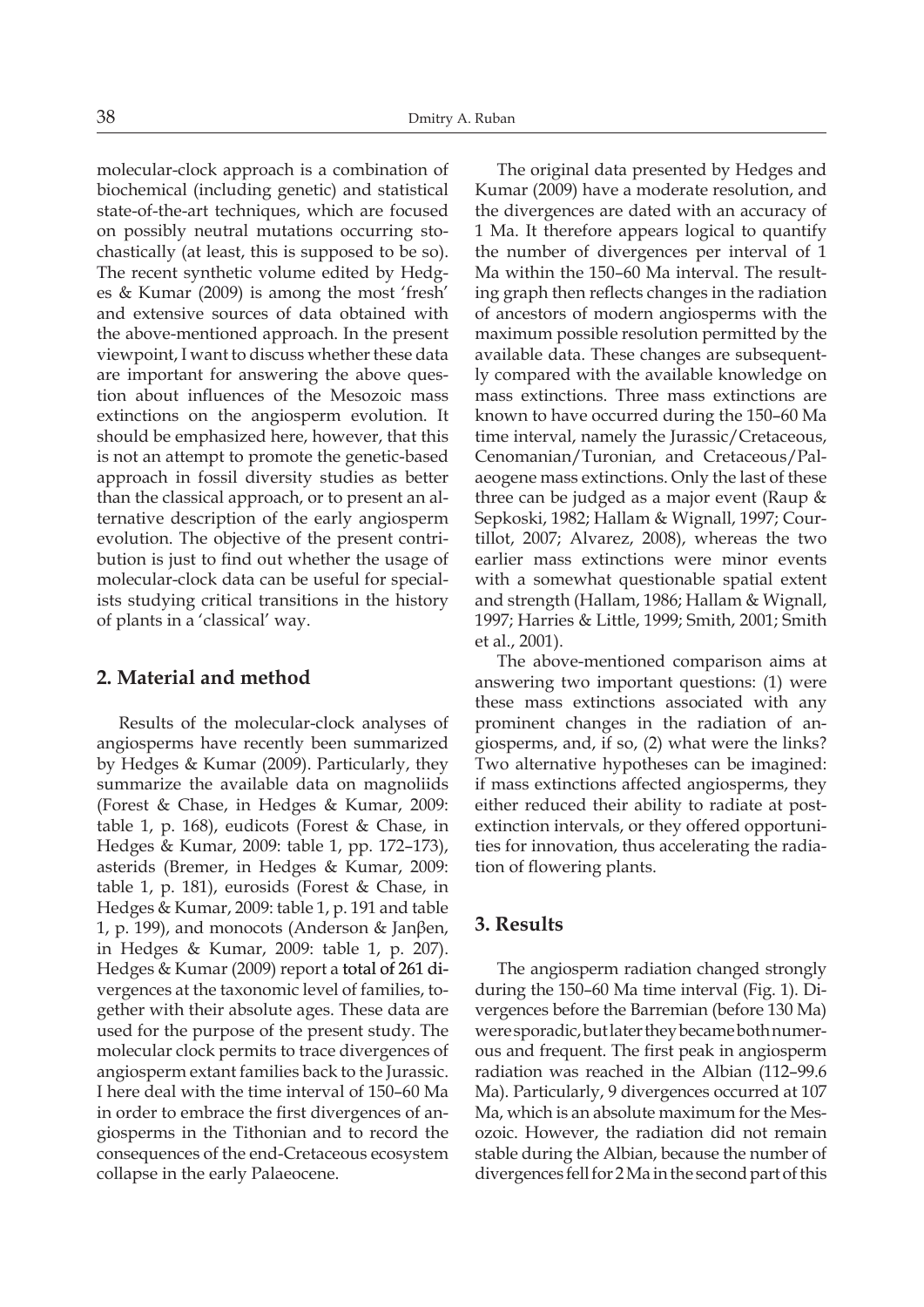



stage. In the early Late Cretaceous, the intensity of radiation declined slightly, and then it fluctuated around the same level. New peaks were reached in the early Campanian (83.5–70.6 Ma) and the Maastrichtian (70.6–65.5 Ma). The latter stage was characterised by a permanently high rate of origination of lineages. Speaking generally, the fluctuating radiation of angiosperms was superimposed by the above peaks, which is in agreement with the idea of punctuated equilibrium (Eldredge & Gould, 1972; Prothero, 1992; Ivany & Schopf, 1996; Gould, 2002, 2007). In the time-span under study, only one evident and relatively long-term interruption occurred, viz. in the late Campanian (Fig.1).

It appears that the Jurassic/Cretaceous mass extinction did not affect the angiosperm radiation, which remained the same during the post-extinction interval as before (Fig. 1). In contrast, a decline in intensity occurred at the time of the Cenomanian/Turonian event, although this decline had a short duration and was largely comparable to those that occurred earlier and later and that were not linked with any mass extinction (Fig. 1). Moreover, the radiation intensity had already declined well before the mass extinction.

The Cretaceous/Palaeogene mass extinction was followed by a strong reduction in the radiation intensity, which occurred abruptly

(Fig. 1). The number of family divergences after this catastrophe was about half of the number before this extinction, and this lasted for several millions of years. This interruption is, however, not unique. Its strength and duration are well comparable with those of interruptions that occurred in the late Albian or the late Campanian. If it was the Cretaceous/ Palaeogene mass extinction which reduced the angiosperm radiation in the early Palaeocene, this disaster did not create an opportunity for an increase in evolutionary innovations. The environmental perturbations which affected the terrestrial vegetation at the Cretaceous/ Palaeogene boundary (Tshudy & Tshudy, 1986; Vajda et al., 2001; Wilf & Johnson, 2004; McElwain & Panyasena, 2007; Vajda & McLoughlin, 2007) probably suppressed the appearance of new lineages of flowering plants for some time. This observation resembles some very recent conclusions on the role of the Cretaceous/ Palaeogene mass extinction in the evolution of terrestrial mammals, but those conclusions are far from to be final (Meredith et al., 2011).

#### **4. Discussion**

The analysis of the Mesozoic radiation of angiosperms raises three questions: (1) how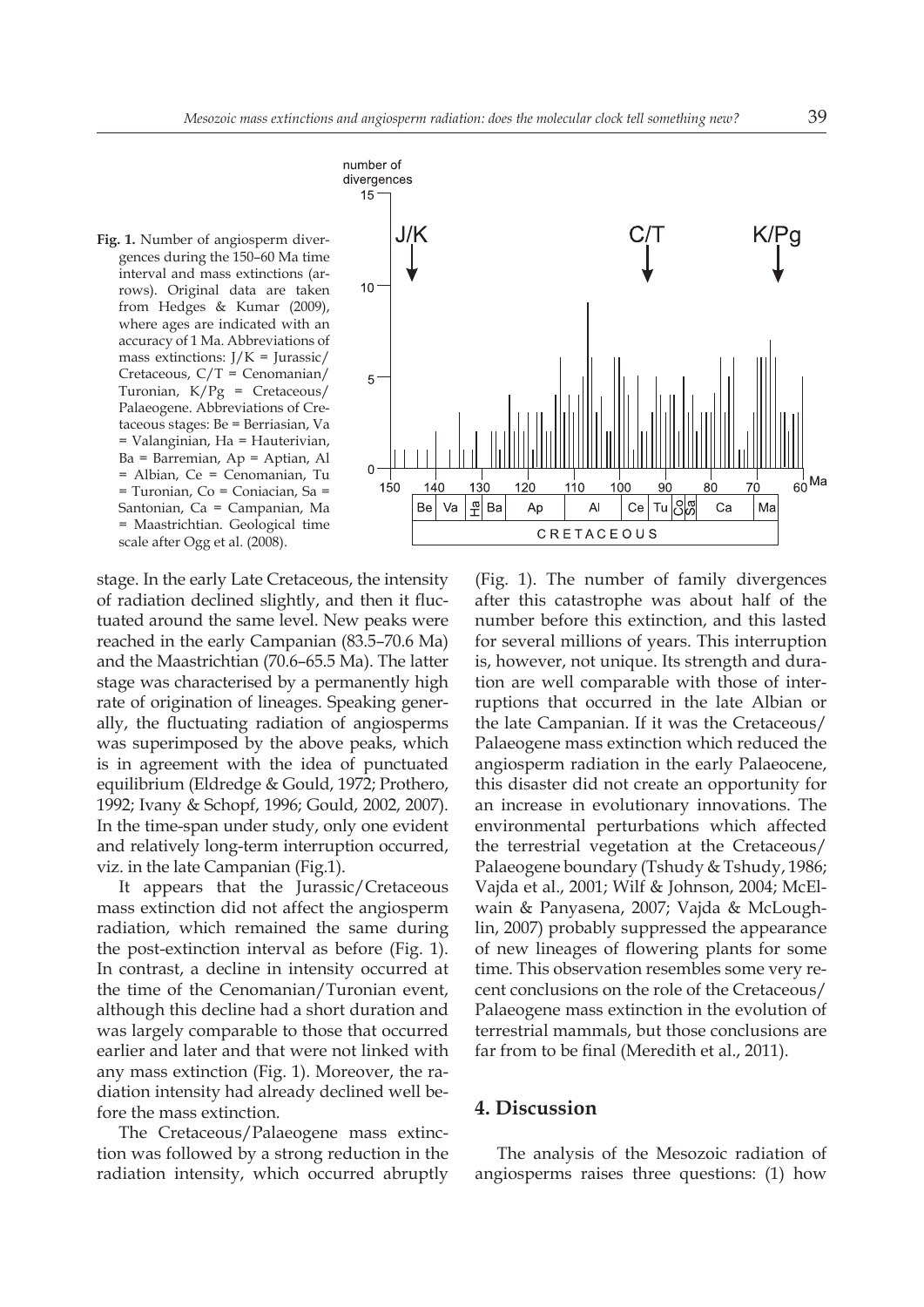realistic are the interpretations of the present study, (2) how different are the results of the present study from those obtained earlier with the same molecular-clock approach, and (3) how well do the results and the interpretations of the present study match those obtained with field-based palaeobotanical data?

Interpretations like those presented here have been attempted earlier for the entire biota (Hedges & Kumar, 2009) as well as for particular fossil groups (e.g., Medlin et al., 2008). All these studies face, however, one significant limitation: genetic information used by the molecular-clock approach is based on extant organisms only. The reconstruction of fossil diversity or radiation on the basis of genetic phylogenies remains therefore incomplete as the lack of data from extinct lineages cannot be taken into account (Quental & Marshall, 2010). This problem cannot be solved without further involvement of data on fossils.

The present study suggests that the Cretaceous/Palaeogene mass extinction affected the radiation of angiosperms. This conclusion is more or less true only, however, for the radiation of extant lineages. It cannot be excluded that further consideration of extinct lineages will lead to a stronger or, in contrast, a less outspoken effect. If there were many lineages which appeared just after the Cretaceous/ Palaeogene boundary, but went extinct somewhere in the Cenozoic, their number might be enough to compensate for the losses in the radiation registered with extant lineages only. On the other hand, a decrease in the radiation of extant flowering plants as a result of this mass extinction would, if proven, be interesting because it could reflect the 'invisible' mechanisms of plant/environment interactions at critical transitions. In other words, if the molecular clock provides more or less clear evidence of the influence of any mass extinction on the radiation of extant lineages, this might be interpreted as putting some flowering plants under stress because of the catastrophe, but this would not imply direct evidence of a total reduction of radiation (i.e., of both extant and extinct lineages).

The present study deals only with familylevel lineages. This raises two additional problems. First, it is impossible to be certain that the documented patterns are relevant to the angiosperm evolution at the level of species or even genera. Second, suprageneric taxa are realistic taxa only in 'ideal' cases, but actually they are sometimes artificial. In other words, it is always uncertain that high-ranked taxa have been established properly. Both problems are significant, but, unfortunately, inevitable. Even if the first problem could be solved in the future with special studies aimed at species and genera, the second problem still could not be totally avoided. A plausible solution might be an estimation of the possible error induced by incorrect designations of suprageneric taxa.

In short, the results of any palaeobiological interpretation of molecular-clock data should be regarded with caution, viz. as only an additional – although new and important – piece of evidence. Caution is also required because of a large possible error in the absolute dating of divergences by means of the molecular clock. Although such errors are not indicated for all divergences listed in the work by Hedges and Kumar (2009), and although they are presented in different ways by the various contributors to this work (see the 'Material and method' section for more details about the original data sources), the information available there permits to conclude that the maximum errors can reach 10 Ma. For instance, Forest and Chase (table 1, p. 172, in Hedges & Kumar, 2009) indicate that the divergence of Berberidaceae and Ranunculaceae occurred between 90 and 78 Ma (with a mean age of 84 Ma).

Magallón & Costello (2009) used the molecular-clock approach in order to examine the angiosperm diversification at the level of orders. Their results suggest that modern orders appeared within the Barremian to early Campanian interval. This is consistent with the results of the present study, which indicates a high number of family-level divergences during the same time interval (Fig. 1). However, the data of Magallón & Costello (2009) permit neither to trace the Maastrichtian radiation nor the effect of the Cretaceous/Palaeogene mass extinction, which two aspects are considered here. Magallón also contributed to the volume edited by Hedges & Kumar (2009, pp. 161–165),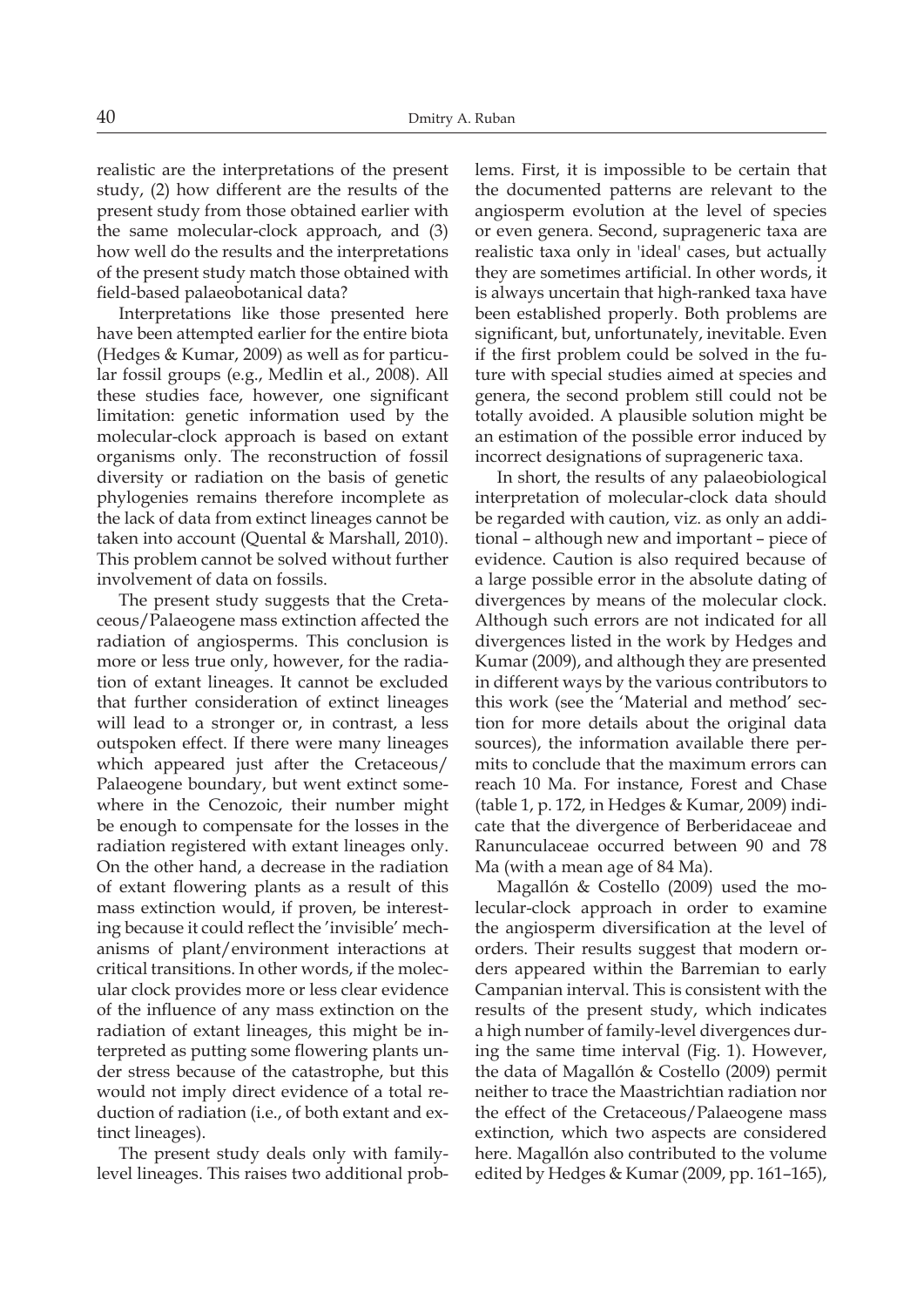and shows that major lineages of angiosperms appeared in the Jurassic.

Field-based palaeobotanical assessments of angiosperm radiation remain fairly scarce. A realistic – although, probably, somewhat outdated – reconstruction of the angiosperm diversity through the Cretaceous has been made by Crane (1987) and was repeated by Anderson et al. (1999). The curve indicates a rapid but steady diversification of angiosperms during the Cenomanian-Campanian time interval and an acceleration of this process in the Maastrichtian. The latter is in agreement with the observation of numerous and frequent divergences of flowering plants during this stage (Fig. 1). There is no evidence from the curve found by Crane (1987) and Anderson et al. (1999) that Mesozoic flowering plants suffered from either a major or a minor mass extinction. It should be mentioned here, however, that the reconstruction by Crane (1987) and Anderson et al. (1999) depicts the total diversity dynamics, but not the rate of origination, that is the intensity of radiation.

## **5. Conclusions**

The data produced by the new genetic (molecular-clock) approach are interesting because of two aspects concerning the late Mesozoic evolution of the flowering plants. First, the radiation of angiosperms during the Mesozoic was not gradual but took place in the form of a series of pulses. Second, the only Mesozoic mass extinction which might have had a distinct impact on the number of newly originating angiosperm families was the Cretaceous/ Palaeogene catastrophe, which was followed by a strong decline in the intensity of radiation. The post-extinction radiation decline was, however, not unprecedented.

All observations made in the present contribution are preliminary with regard to the limitations that interpretations based on the molecular clock are presumed to have. Future studies should therefore pay much attention to – if not focus mainly on – the calibration of the molecular-clock results with palaeobotanical data and the creation of a solid basis for realistic interpretations of the information obtained through such innovative approaches as the molecular clock.

#### **Acknowledgements**

The author gratefully thanks the reviewers for constructive criticism and useful suggestions and A.J. van Loon (Poland/Netherlands) for his linguistic editing of the text. The help with literature provided by G.G. Puebla (Argentina), W. Riegraf (Germany), and I.Yu. Safonova (Russia) as well as explanations on the possible Palaeozoic origin of angiosperms by H. Li (U.S.A.) are appreciated.

#### **References**

- Alvarez, W., 2008. *T. rex and the Crater of Doom the story that waited 65 million years to be told – how a giant impact killed the dinosaurs, and how the crater was discovered*. Princeton University Press (Princeton), 185 pp.
- Anderson, J.M., Anderson, H.M., Archangelsky, S., Bamford, M., Chandra, S., Dettemann, M., Hill, R., McLoughlin, S. & Rössler, O., 1999. Patterns of Gondwana plant colonisation and diversification. *Journal of African Earth Sciences* 28, 145–167.
- Archangelsky, S., Barreda, V., Passalia, M.G., Gandolfo, M., Prámparo, M., Romeroa, E., Cúneo, R., Zamuner, A., Iglesias, A., Llorens, M., Puebla, G.G., Quattrocchio, M. & Volkheimer, W., 2009. Early angiosperm diversification: evidence from southern South America. *Cretaceous Research* 30, 1073–1082.
- Courtillot, V., 2007. *Evolutionary catastrophes the science of mass extinction*. Cambridge University Press (Cambridge), 173 pp.
- Crane, P.R., 1987. Vegetational consequences of the angiosperm diversification. [In:] E.M. Friis, W.G. Chaloner & P.R. Crane (Eds): *The origins of angiosperms and their biological consequences*. Cambridge University Press (Cambridge), 181–201.
- Crane P.R., Friis, E.M. & Pedersen, K.P., 1996. The origin and early diversification of angiosperms. *Nature* 374, 27–33.
- Dilcher, D., 2010. Major innovations in angiosperm evolution. [In:] C.T. Gee (Ed.): *Plants in Mesozoic time – morphological innovations, phylogeny, ecosystems.* Indiana University Press (Bloomington), 97–116.
- Eldredge, N. & Gould, S.J., 1972. Punctuated equilibria: an alternative to phyletic gradualism. [In:] T.J.M. Schoft (Ed.): *Models in paleobiology*. Freeman Cooper (San Francisco), 82–115.
- Feild, T.S., Arens, N.C., Doyle, J.A., Dawson, T.E. & Donoghue, M.J., 2004. Dark and disturbed: a new image of early angiosperm ecology. *Paleobiology* 30, 82–107.
- Friis, E.M., Doyle, J.A., Endress, P.K. & Leng, Q., 2003. *Archaefructus*: angiosperm precursor or specialized early angiosperm? *Trends in Plant Science* 8, 369–373.